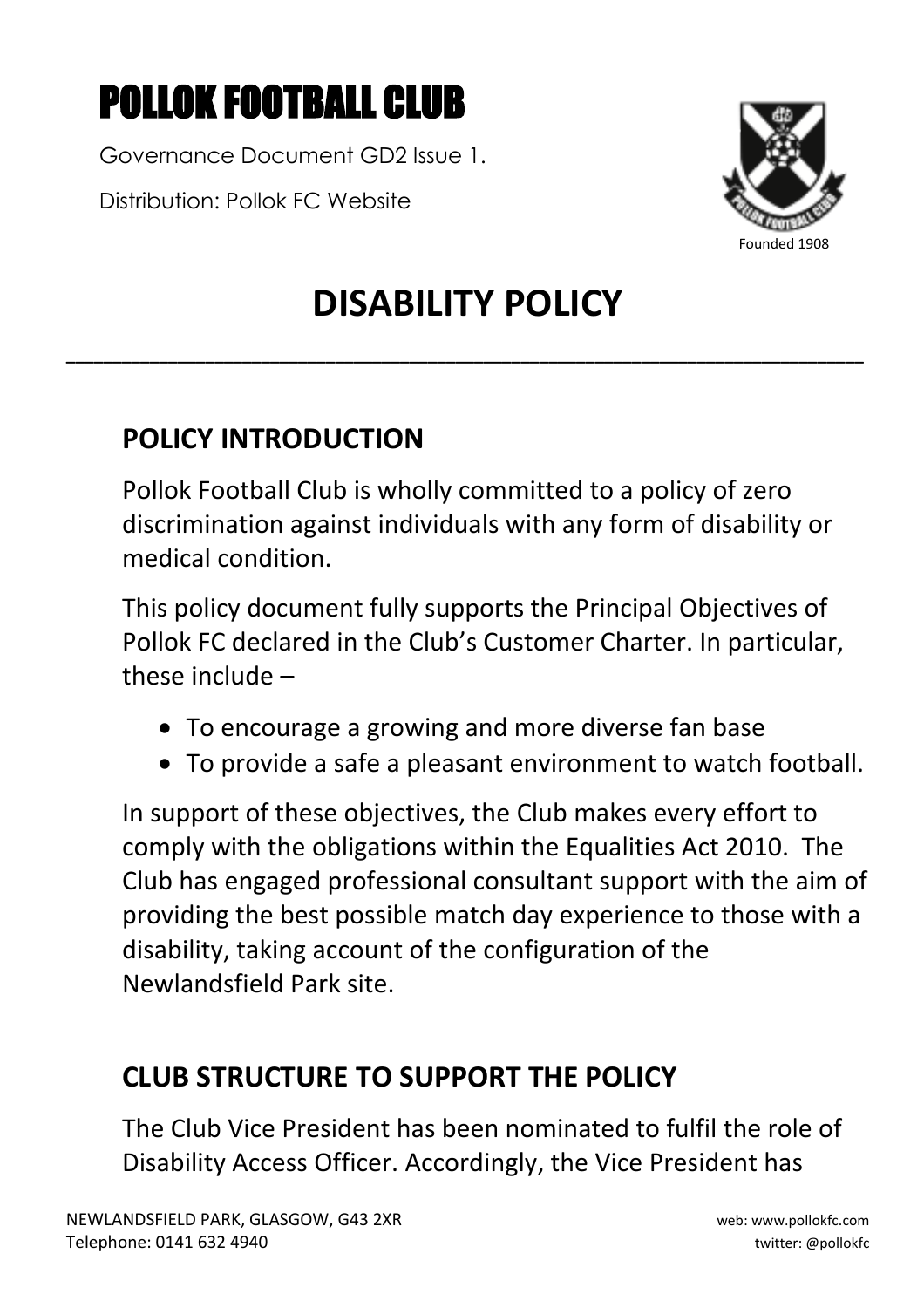overall responsibility for the satisfactory implementation of this policy.

On match days, the Match Day Supervisor ensures that all spectators and guests who are disabled are treated with respect, patience and courtesy, and that due assistance is provided where required.

# **CLUB FACILITIES**

The Club provides the following facilities for visitors who are disabled.

- Use of two designated parking spaces adjacent to the Club pavilion. Additional accessible parking can be provided if required.
- Access to the stadium via the Members Gate adjacent to the pavilion.
- From April 2022, use of the designated shelter for wheelchair users and a personal assistant, situated close to the Club pavilion and the accessible toilet facilities.
- From April 2022, use of the accessible toilet facilities located near to the Club pavilion.
- Use of a catering ordering service. This can be arranged with any of the match officials on duty.

For visitors who are partially sighted/blind, guide dogs are very welcome at Newlandsfield.

Pollok FC readily recognises that disabilities take many forms and that not all of them are visible. The Club would be pleased to discuss the specific needs of any potential spectator or guest, particularly if this support needs to be arranged in advance of match day. The Club email address is [info@pollokfc.com.](mailto:info@pollokfc.com)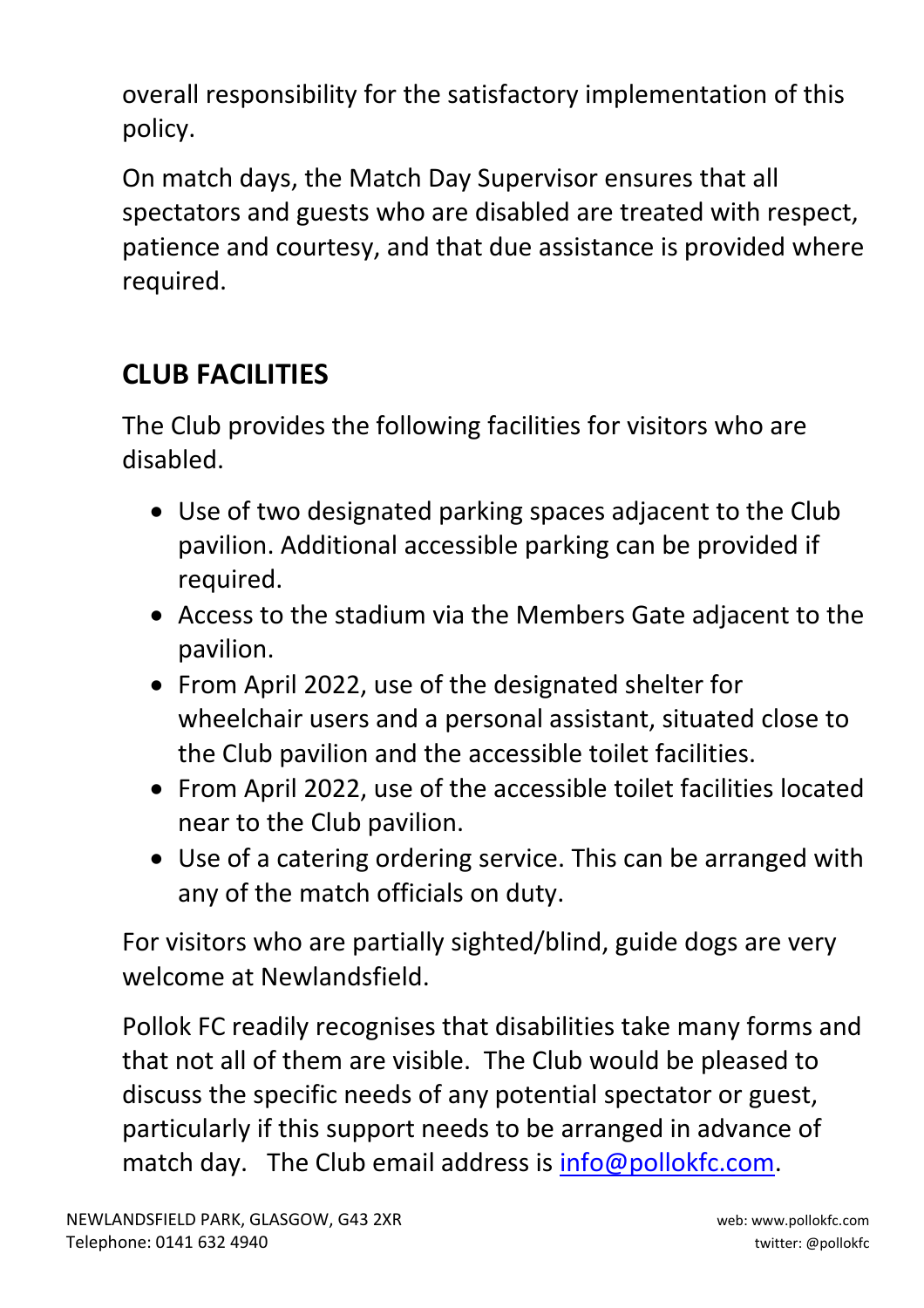# **EMPLOYEES & VOLUNTEERS**

The paid employees of the Club consist of the first team players and the first team management and coaching staff. All Committee members and Office Bearers are volunteers who periodically offer themselves for election by the Club Membership at the Annual General Meeting.

For all volunteer and employee roles, the Club will assess fairly all potential candidates against the physical and other demands of each post. For any candidate with a disability, the focus of the assessment will be on what the individual is capable of rather than their capability constraints. To this end, the Club will give serious consideration to making reasonable physical adjustments to the environment in which such candidates may operate in order to maximise their contribution to the Club.

# **COMPLAINTS**

The Club is committed to dealing promptly with all complaints or concerns that are raised in connection with this policy. Accordingly, all spectators and guests are encouraged to raise any issue with the Match Day Supervisor, or another Committee Member, as soon as possible.

The Match Day Supervisor has authority to address any discrimination complaint where immediate action would resolve the incident. Any complaint which raises a broader discrimination issue, or requires a more extended investigation, will be addressed in an appropriate timescale which will be no later than the next scheduled general Committee Meeting.